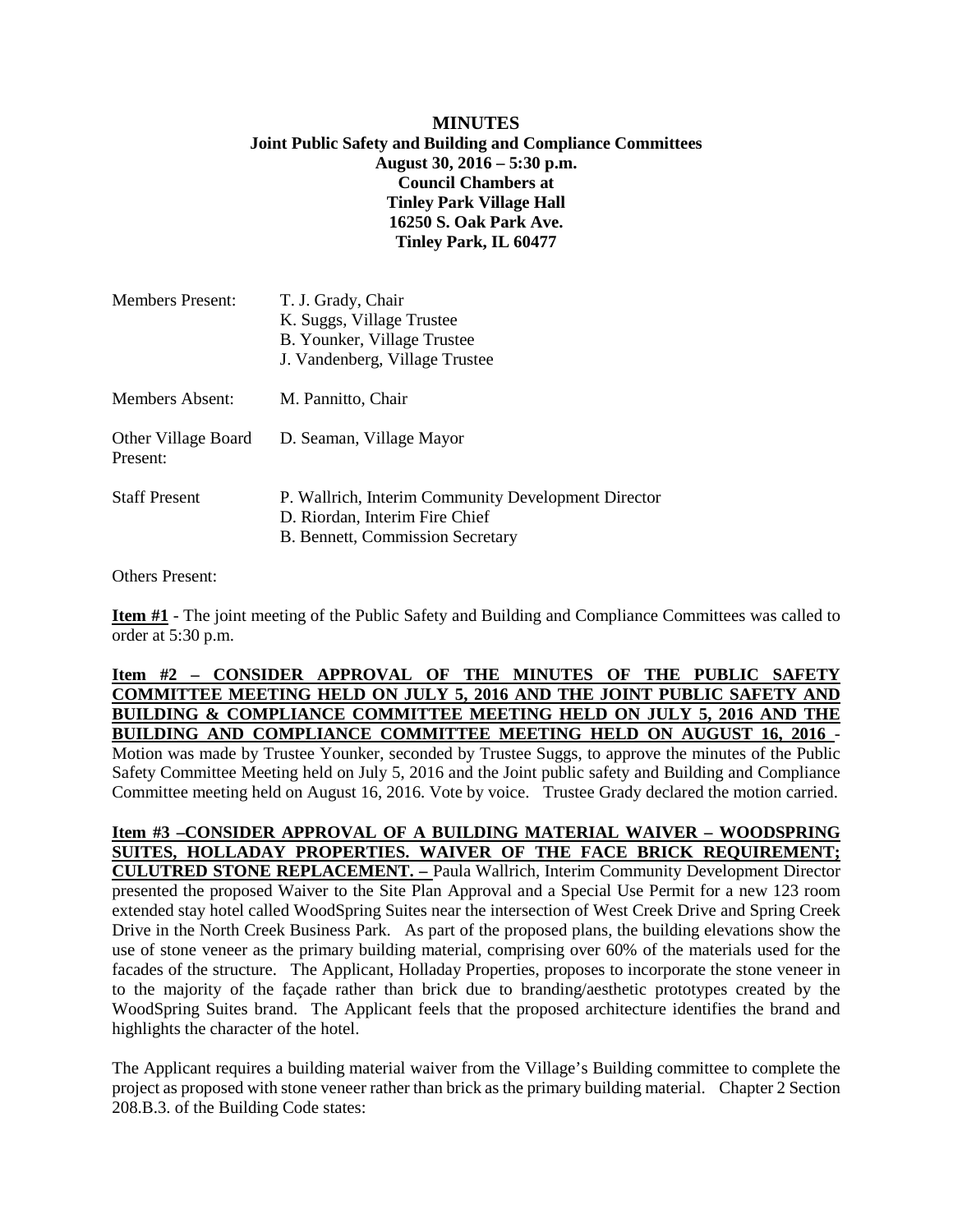# **Minutes Joint Meeting of the Public Safety and Building and Compliance Committees August 30, 2016**

"All buildings need to be built with masonry materials and alternate materials are to be used only as architectural treatments. Buildings measuring 40,001 – 80,000 square feet should be constructed with a minimum of 60% of exterior materials being face brick with the remaining balance of materials being masonry."

It is important to note that the remainder of the proposed building materials is lap cementitious board siding dark green, beige, and white colors. Dark asphalt shingles are proposed for the roof.

Motion was made by Trustee Suggs, seconded by Trustee Grady to approve the Material Waiver for WoodSpring Suites as presented. Vote by voice. Trustee Grady declared the motion carried.

**Item #4 – DISCUSS TINLEY PARK COMPREHENSIVE BUILDING CODE UPDATE–** Paula Wallrich, Interim Community Development Director presented edited changes made to the Adoption of the Tinley Park Building Code updates to the 2007 Comprehensive Building Code. Staff has continued to review the code and have made additional edits for clarification purposes.

Ms. Wallrich noted that this code is in the format from the 1990's. She has fixed mistakes and the changes are mostly limited to grammar or redundancies or the wrong section number. Another change was to "DEMO" Chapter 12 where the back filling had to be filled with clean earth, sand, gravel or crushed stone. After talking to Public Works, the building inspector and the Village consultant all agreed that gravel and crushed stone should be taken out.

Trustee Pannitto had 2 concerns at the last meeting.

- 1. If someone wants to use solar panels on the roof. The code allows certain coverage on the size of the panels and if they want to use larger panels they then need to install sprinklers. Dan Riordan, Interim Fire Chief explained the reason is that the Firefighters need to have room to maneuver on the roof in the event of a fire to ventilate it.
- 2. Trustee Pannitto did not understand the wording in Chapter 7, page 15 of the Code excluding the sprinkler requirement on single family homes detached. This is the way the wording was in code since 2006. Dan Riordan, Interim Fire Chief explained it says all automatic fire protection systems shall be installed so as to provide reasonable safety in all buildings except the following which includes 6-7 examples and single family detached. He felt that possibly the misunderstanding was due to the way the summary was written.

The additional changes made were in

- Chapter 2, page 8. Minimum Planning Requirements: Took out the use group R-1 regarding the 2 hour fire rating because it did not make sense as it conflicted with other areas of the code. b - Provides for fire walls and partitions for Multi family residential home (R-2) with three options.
- Chapter 2, page 10. Removed the R-3. Provide a minimum two hour fire rated floor/ceiling
- assembly between dwelling/sleeping units for Group R-2 occupancies.
- Chapter 7. Definition of High Rise Redefines the definition of a high-rise building from 75 feet to 55 feet above the lowest level of fire department vehicle access.

Mayor Seaman asked about generators being necessary in Businesses. Dan Riordan, Interim Fire Chief explained that on new construction that is higher than 4 stories a back-up power supply will be required. Any new building taller than 4 stories that has a fire pump would also have a generator.

Ms. Wallrich stated the code is matching the ICC Codes. She stated that in the future we may want to look at setting a policy on how to treat additions to the ICC Codes

Motion was made by Trustee Younker, seconded by Trustee Suggs to approve the Comprehensive Building